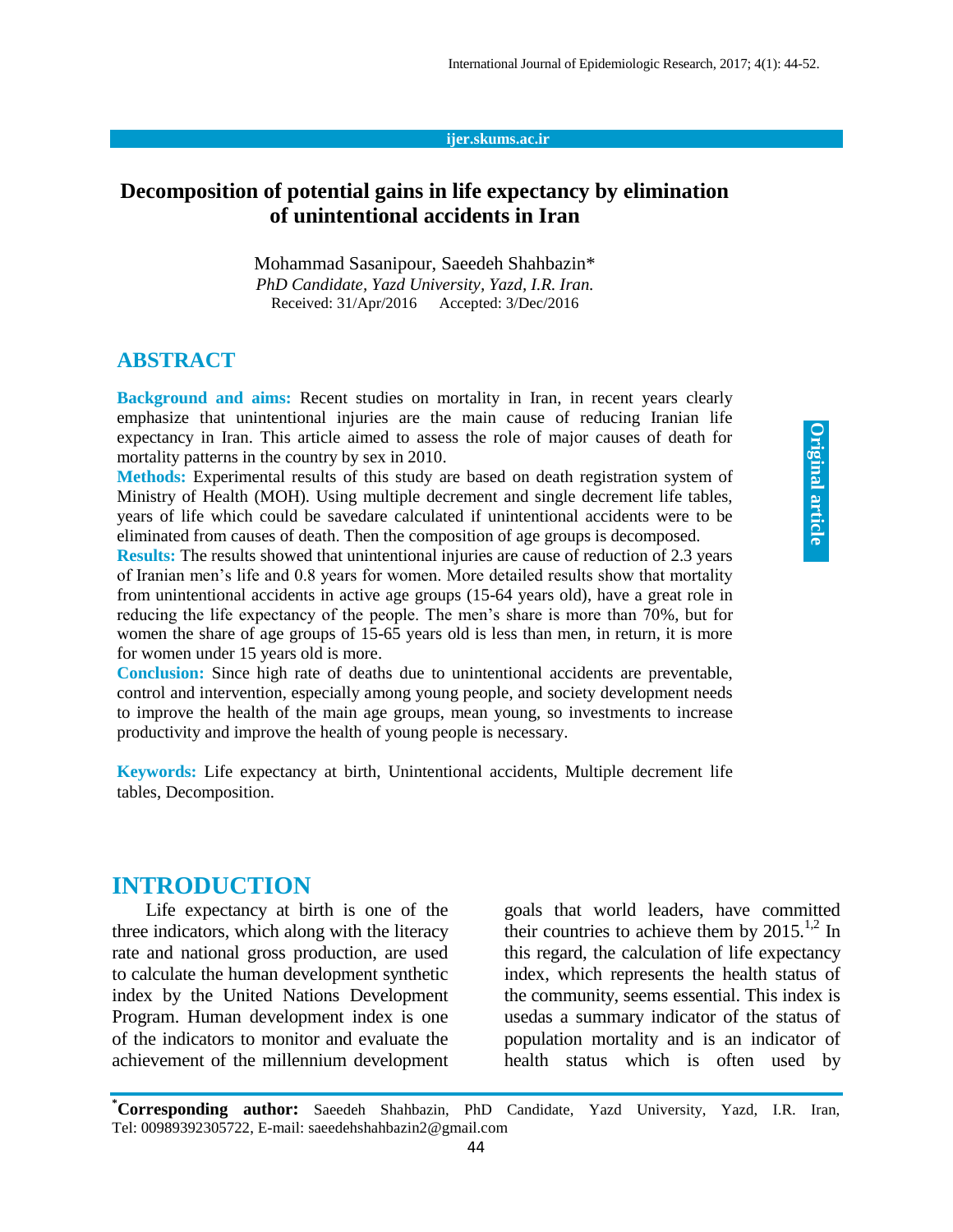politicians to set up national strategies in the field of public health.<sup>3,4</sup>

One of the important factors affecting the life expectancy is deaths of children, particularly of children under one year old, So that, the reduction of child mortality in the age groups of 0-4 years, was in fact the main cause of improvement of life expectancy during the death transition process  $(1956-1986)$ .<sup>5,6</sup> Achieving high life expectancy up to a specific levelis associated with the advancement of technology and the improvement of medical services, but it increasingly requires a degree of socioeconomic development. In Iran, the increase process of life expectancy has slowed down from 1991 onwards and earning more years of life expectancy will be achieved primarily with the comprehensive development in the country. However, the observed improvement in the life expectancy is not attributable to all causes and all ages. Especially with the increase in deaths from unintentional incidents among young and middle-aged people, this important point, due to its impact on socio-economic development of the society, has been the focus of many researchers. 7

One of the most important health challenges in all countries of the world today, is the events that caused 5 million people annually and 16,000 people daily lose their lives because of it. According to the World Health Organization estimates, 3.9 million deaths in 2004 occurred as a result of unintentional injuries. Also, one-third of the deaths that occur between the ages of 15-29 years is due to unintentional accidents (including traffic accidents, drowning, burns, poisoning and falls). 8 Traffic accidents have large shares in unintentional injuries worldwide. It is estimated that 2 million people worldwide die as a result of traffic accidents each year

and 50 million get injured.<sup>9</sup> It is forecasted that in case of continuance of this situation (in case of non-intervention) by 2020 traffic accidents will be the third leading cause of loss of years of lif.<sup>9</sup> Unintended events in Iran after cardiovascular diseases, with a share of about 18%, is the most important (the second) cause of death in men and is about 8% is the third leading cause of death in women. <sup>6</sup> Although according to the numbers, deaths due to unintentional accidents is in the second place after cardiovascular diseases, its importance is because of the position of this reason in having the first place in the loss of the early years of life in the country. In 2002, in the age group of 15 to 29 years, 59% of the lost and gone years with disabilities ((DALYs) in men and 27% DALYs in women have been due to intentional and unintentional events. In this year, 36% of DALYs in men and 14% of DALYs in women in all ages was due to unintentional injuries. $10$ 

Given that deaths from unintentional injuries mostly affects the lower in middle ages. It is expected that they have a significant impact on life expectancy at birth and thus on the economy and society. This paper aims to study the impact of unintentional injuries on life expectancy in the country in 2010 in all the areas of life and with an emphasis on the time of work ages. Awareness of the degree and consequences of demographic of deaths from unintentional injuries and their impact on life expectancy at birth, can provide useful information to plan for future resource allocation for research activities and public health programs and will assist planners and researchers to gain more and better understanding about the causes and patterns of mortality, that in turn, will help to design new priorities in health programs and in general the socioeconomic development programs.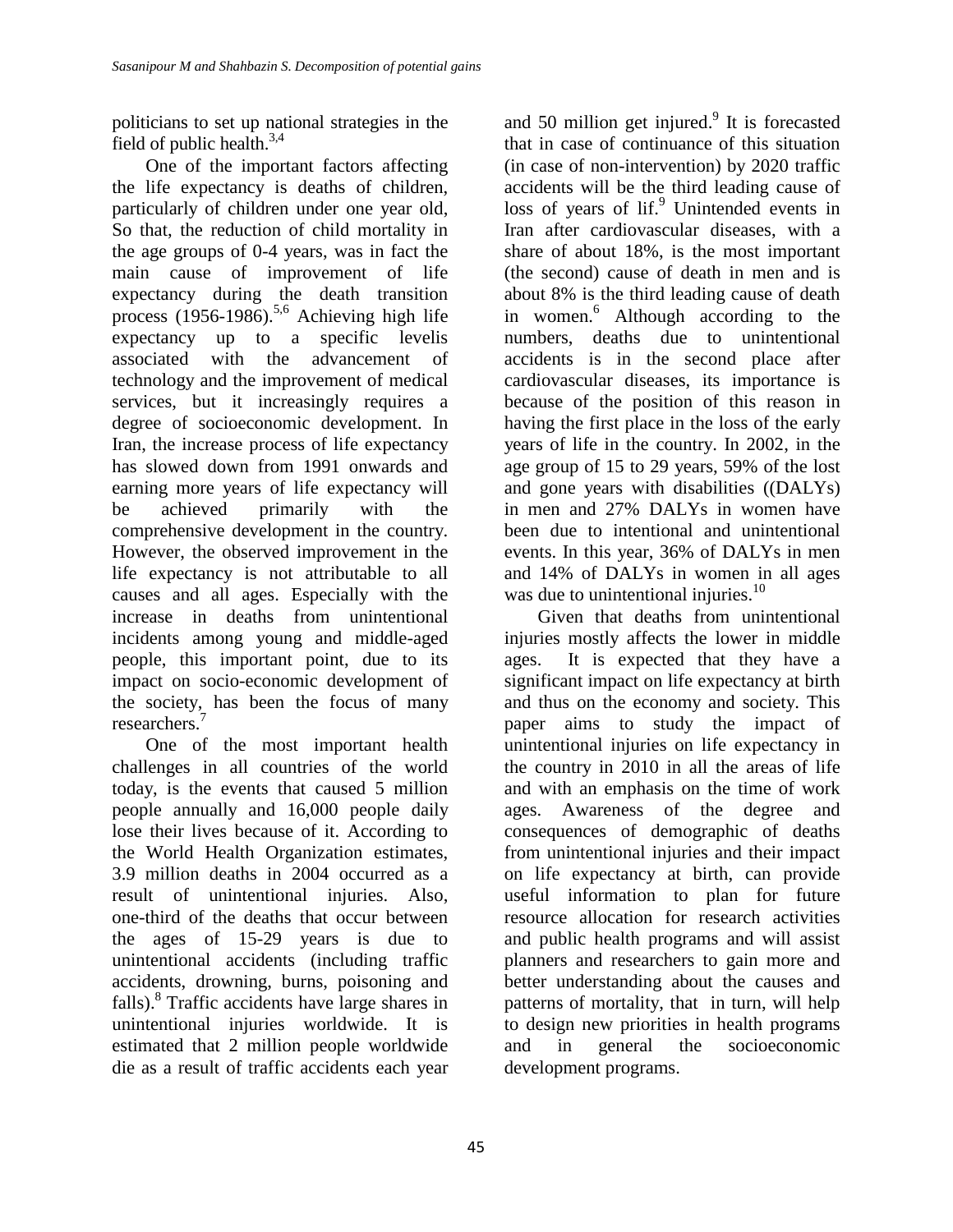## **METHODS**

The method used in this study is econdary analysis. The required data is the statistics of death causes based on age groups and gender in time period of the year 2010 which are obtained from the record system of Ministry of Health, Treatment and Medical Education. Regarding the used data, it should be noted that the used data have been obtained from a collection that does not include the statistics of death in the province of Tehran and Alborz and Isfahan, because the program of collecting and recording the deaths in Tehran city are not carried out by the Ministry of Health, Treatment and Medical Education and the information for Isfahan province in 2010 was not available, so this study examined the data from 28 provinces and was assumed that the distribution of the population and the death of 28 selected provinces do not have any difference with those of the whole country. Also, the population data by age groups and sex to calculate the mortality rates of the year 2010 from the predicted population was obtained by the statistic center.

To correct the most important problem of bad record of deaths in the country means null and vain codes, analgorithm was used. The conceptual framework of which is based on the assumption that deaths attributable to the absurd codes in all age groups and sex, follows the distribution of causes of death of its same age, sex and regional group. Therefore absurd codes based on the mentioned algorithm were redistributed in the country's deaths.

By assessing the impact of unintentional events on the deaths in the country, under the assumption that unintentional incidents are to be omitted from the deaths numbers of the country, the number of years that can be added to life expectancy were calculated. The impact of unintentional events was assessed using the techniques of multiple-reduction life table and single-reduction life table. These methods emphasize the assessment of net impact of competing risks of death different causes, means unintentional accidents against other factors, with the assumption that different causes act independently from each other.<sup>11,12</sup>

The basic assumption of this principle is based on the point that different causes of death are in the manner of double-sided barrier (meaning two events do not happen at the same time) and their total is comprehensive (meaning sum of events include all possible events). 13,14 Because in the real world, the single-reduction processes are not directly observable (a process in which there is one cause of death), certain functions of ordinary life table is generalized to the corresponding single-reduction life table. In general, the rate of decline of cause i, if i is the only cause of the decline, is different from the case where i acts in the presence of other causes. Here the aim is to make a corresponding single-reduction life table which indicates that only unintentional accidents reduce the population of the country. The considered reduction here is all the reductions except the reduction due to the cause of unintentional events (i). Therefore, we want to make a life table based on  $\mu^{-1}(x)$  in which the cause i is omitted voluntarily from the multiple-reduction collections.

In the analysis of multiple-reduction life table, the calculation of lifetable column  $s_n a_x$ ,  $nq_n$ ,  $nq_{x}$ ,  $nL_n$  and etc. is simple based on the life table approach. The possibility of death due to unintentional injurie  $s_n q_x^i$ , is calculated based on the proportion of death due to unintentional incidents to the possibility of the total death between age  $x$  and  $x + n$ :

$$
{}_{n}q_{x}^{i} = {}_{n}q_{x} \frac{D_{x}^{i}}{D_{x}^{i}}
$$

In making the related single-reduction life table, it is necessary to remove every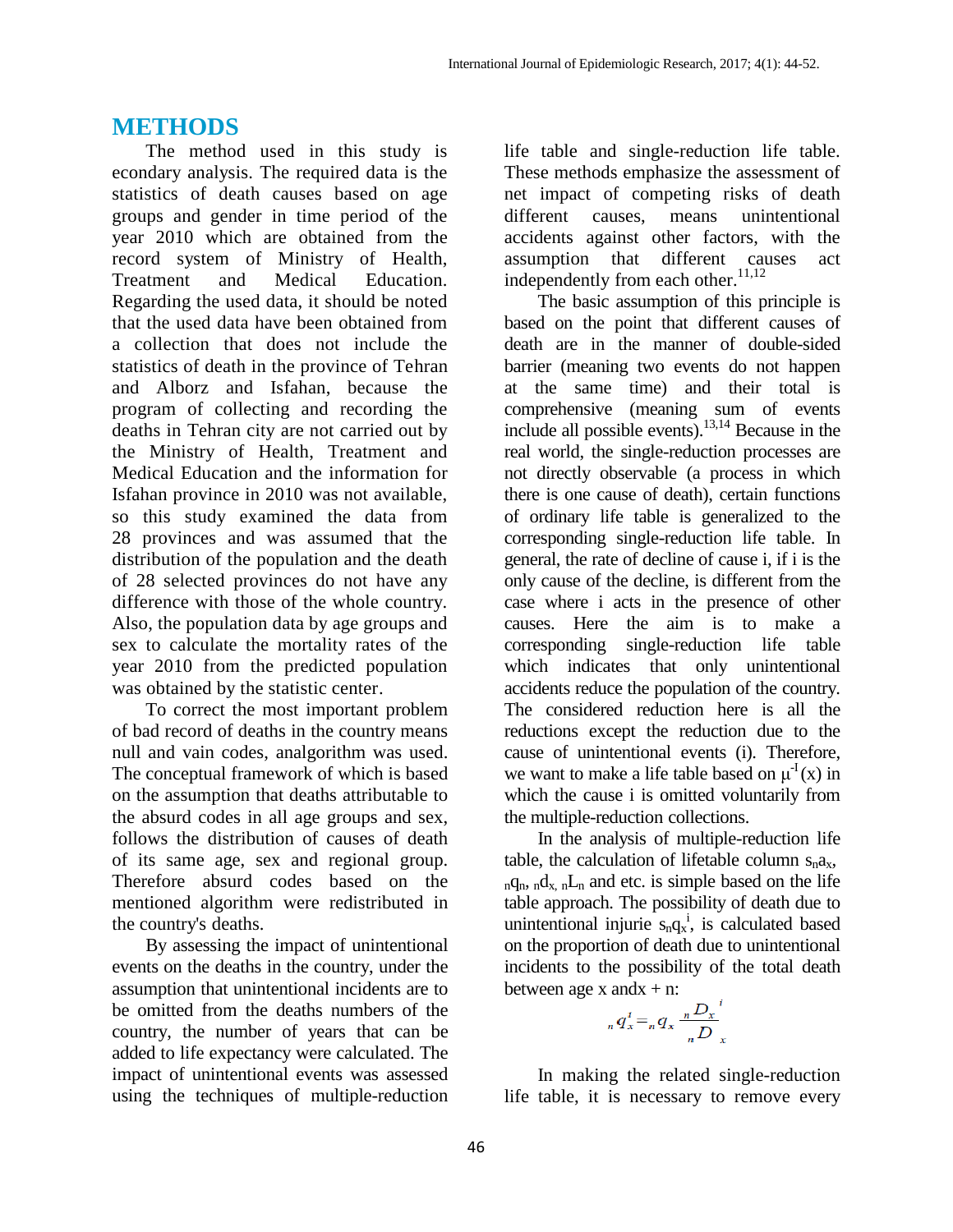cause and the proportion of death due to all causes except the considered cause in allage groups(for example unintentional injuries) which is shown by  $R^{-1}$ , is calculated using the following formula:

$$
R^{-i} = \frac{{}_{n}D_{x} - {}_{n}D_{x}^{i}}{_{n}D_{x}}
$$

The likelihood of survival from age x to  $x + n$  by eliminating unintentional injuries was calculated using Chiang formula:

$$
{}_nP_x^{-i} = [{}_nP_x]^{R^-}
$$

To determine the age groups that have a larger share of the general difference in life expectancy at birth, as a result of eliminating the specific causes (unintentional injuries), the life expectancy changes in specific groups were analyzed using the method proposed by Aryaga:<sup>15</sup>

The first part of the equation is the direct assessment of changes in the rate of deaths between ages x and  $x + n$ , while the second part of the equation is related to the collection of indirect and interactive effects of the share of number of added years due to the added survivors in the age  $x + n$  which are in the conditions of new deaths. This equation for the last age group is as follows:

$$
{}_{\infty}\Delta_x = \frac{l_x^{all}}{l_0^{all}} \cdot \left(\frac{T_x^{-1}}{l_x^{-1}} - \frac{T_x^{all}}{l_x^{all}}\right).
$$

Figure 1 shows a percentage distribution of main causes of death in terms of gender.As can be seen, three main groups of causes of death, including cardiovascular disease, unintentional injuries and cancers constitute more than two-thirds (70%) of total deaths causes of two genders in the country. The results indicate the fact that in 2010 more than 40% of the deaths means the largest share of the total deaths occurred in the country for both sexes are related to cardiovascular diseases. Gender differences in the proportion of deaths caused by cardiovascular diseases from the total deaths in the used data in this research;clearly show the women deaths are due to this cause. At the same time, cancers are the second leading cause of death in the country after cardiovascular diseases. However, the pattern of mortality in men and women in this cause do not show a significant difference. The third main cause of death in the country is related to unintentional accidents. Unintentional accidents are responsible for a greater proportion of deaths among men (means 16%), and in particular are the second cause of death among men, while only 7% of women's deaths in 2010 was due to unintentional accidents.



**Figure 1:** Percentage distribution of causes of death by sex in the country in 2010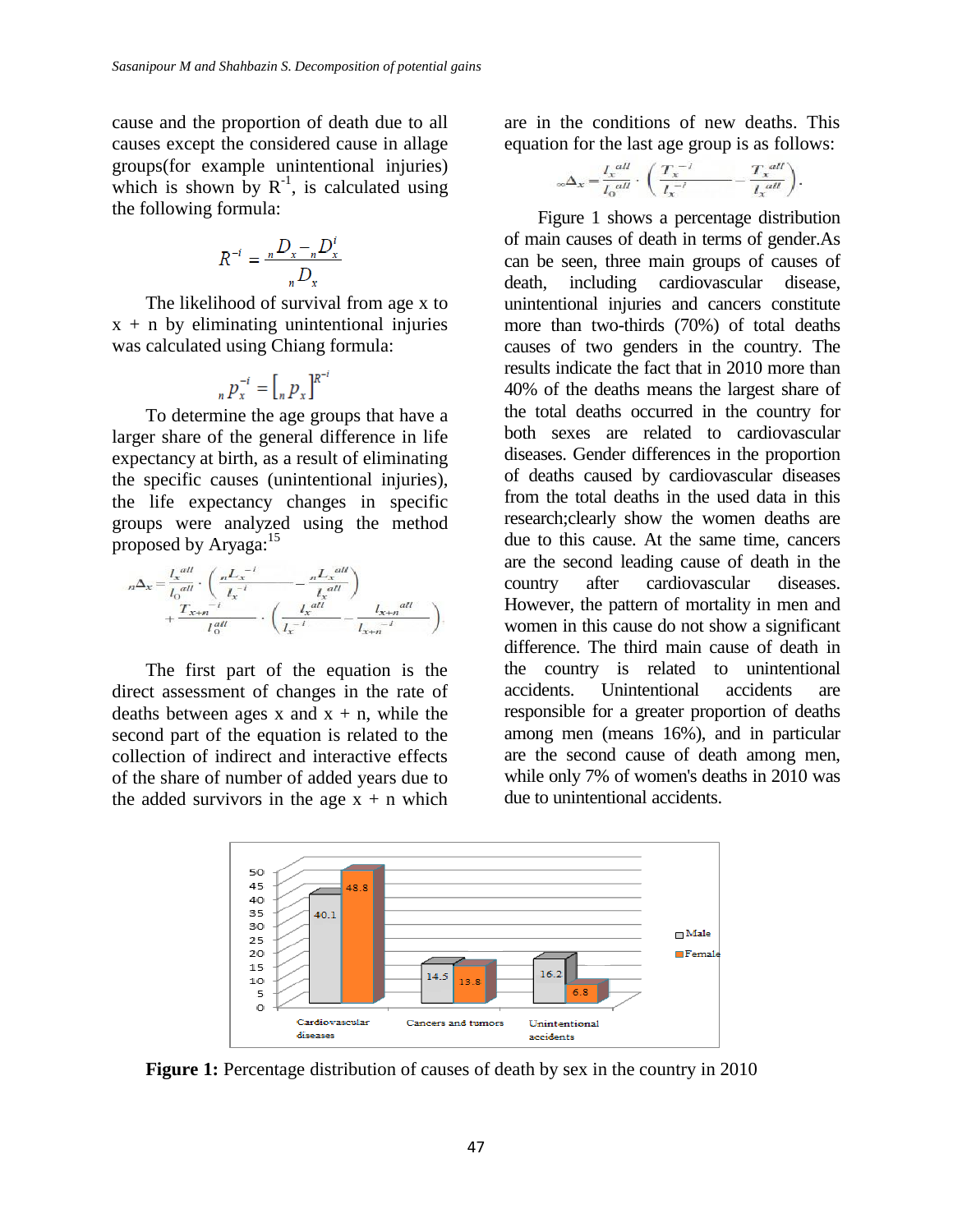According to the average figures of age of death (Table 1), age distribution of deaths from unintentional accidents show a completely different combination with age distribution of dead people in general. The age distribution of deaths caused by unintentional accident differs more than 20 years with the total and has a younger structure compared to age distribution of two other main causes. As the average age of death from unintentional incidentsis less

than 40 years, while the average age of death is 60 years in general. Age distribution of deaths from cardiovascular diseases as the main cause of death in the country, is more oriented toward the old age. The average age of death from such diseases is about 70 years, the age distribution of deaths from cancers are also tended to the old ages, although it shows a younger age distribution compared to cardiovascular diseases.

|  | Table 1: Average age of death of all main causes of death by sex in 2010 |
|--|--------------------------------------------------------------------------|
|--|--------------------------------------------------------------------------|

| <b>Causes</b>           | Female | Male | Male and female |  |  |  |
|-------------------------|--------|------|-----------------|--|--|--|
| Cardiovascular diseases | 73.9   | 71.1 | 72.4            |  |  |  |
| Cancers and tumors      | 61.8   | 65.2 | 63.9            |  |  |  |
| Unintentional injuries  | 39.5   | 37.9 | 38.2            |  |  |  |
| Total                   | 63.7   | 58.4 | 60.5            |  |  |  |

**Table 2:** Results of related multiple-reduction and single-reduction life tables by eliminating unintentional incidents from deaths based on sex in 2010

|           | $nq_x$        |             | $\mathbf{e}_{\mathbf{x}}$ |             | $\mathbf{R}^{-i}$ |             | -i<br>$nQ_X$  |             | $\mathbf{e}_{\mathbf{x}}^{-1}$ |             | <b>Differential</b> |             |
|-----------|---------------|-------------|---------------------------|-------------|-------------------|-------------|---------------|-------------|--------------------------------|-------------|---------------------|-------------|
| Age       | <b>Female</b> | <b>Male</b> | Female                    | <b>Male</b> | Female            | <b>Male</b> | <b>Female</b> | <b>Male</b> | <b>Female</b>                  | <b>Male</b> | <b>Female</b>       | <b>Male</b> |
| $\theta$  | 0.0098        | 0.0131      | 78.2                      | 73.9        | 0.965             | 0.973       | 0.009         | 0.013       | 79.0                           | 76.2        | 0.84                | 2.31        |
| $1 - 4$   | 0.0027        | 0.0034      | 78.0                      | 73.9        | 0.636             | 0.585       | 0.002         | 0.002       | 78.8                           | 76.2        | 0.82                | 2.31        |
| $5-9$     | 0.0017        | 0.0023      | 74.2                      | 70.1        | 0.532             | 0.472       | 0.001         | 0.001       | 74.9                           | 72.3        | 0.74                | 2.22        |
| $10 - 14$ | 0.0014        | 0.0022      | 69.3                      | 65.3        | 0.679             | 0.464       | 0.001         | 0.001       | 70.0                           | 67.4        | 0.69                | 2.14        |
| $15-19$   | 0.0020        | 0.0054      | 64.4                      | 60.4        | 0.673             | 0.399       | 0.001         | 0.002       | 65.0                           | 62.5        | 0.66                | 2.06        |
| 20-24     | 0.0027        | 0.0080      | 59.5                      | 55.7        | 0.664             | 0.423       | 0.002         | 0.003       | 60.1                           | 57.6        | 0.62                | 1.88        |
| 25-29     | 0.0026        | 0.0087      | 54.7                      | 51.2        | 0.690             | 0.480       | 0.002         | 0.004       | 55.2                           | 52.8        | 0.57                | 1.63        |
| 30-34     | 0.0033        | 0.0093      | 49.8                      | 46.6        | 0.735             | 0.511       | 0.002         | 0.005       | 50.3                           | 48.0        | 0.53                | 1.42        |
| 35-39     | 0.0041        | 0.0109      | 44.9                      | 42.0        | 0.767             | 0.579       | 0.003         | 0.006       | 45.4                           | 43.2        | 0.49                | 1.22        |
| 40-44     | 0.0054        | 0.0129      | 40.1                      | 37.4        | 0.811             | 0.668       | 0.004         | 0.009       | 40.6                           | 38.5        | 0.45                | 1.04        |
| 45-49     | 0.0090        | 0.0183      | 35.3                      | 32.9        | 0.869             | 0.749       | 0.008         | 0.014       | 35.7                           | 33.8        | 0.41                | 0.90        |
| 50-54     | 0.0150        | 0.0282      | 30.6                      | 28.5        | 0.902             | 0.821       | 0.014         | 0.023       | 31.0                           | 29.2        | 0.37                | 0.76        |
| 55-59     | 0.0245        | 0.0429      | 26.1                      | 24.2        | 0.929             | 0.874       | 0.023         | 0.038       | 26.4                           | 24.9        | 0.33                | 0.64        |
| 60-64     | 0.0427        | 0.0651      | 21.6                      | 20.2        | 0.949             | 0.898       | 0.041         | 0.059       | 21.9                           | 20.7        | 0.29                | 0.53        |
| 65-69     | 0.0690        | 0.0932      | 17.5                      | 16.4        | 0.958             | 0.925       | 0.066         | 0.086       | 17.7                           | 16.8        | 0.25                | 0.43        |
| 70-74     | 0.1320        | 0.1611      | 13.6                      | 12.8        | 0.971             | 0.941       | 0.128         | 0.152       | 13.8                           | 13.2        | 0.20                | 0.34        |
| 75-79     | 0.2115        | 0.2362      | 10.3                      | 9.8         | 0.977             | 0.956       | 0.207         | 0.227       | 10.4                           | 10.1        | 0.15                | 0.25        |
| 80-84     | 0.4089        | 0.4449      | 7.4                       | 7.1         | 0.983             | 0.972       | 0.403         | 0.436       | 7.5                            | 7.3         | 0.09                | 0.17        |
| $85+$     | 1             | 1           | 5.8                       | 5.8         | 0.987             | 0.976       | 1.000         | 1.000       | 5.8                            | 5.9         | 0.08                | 0.14        |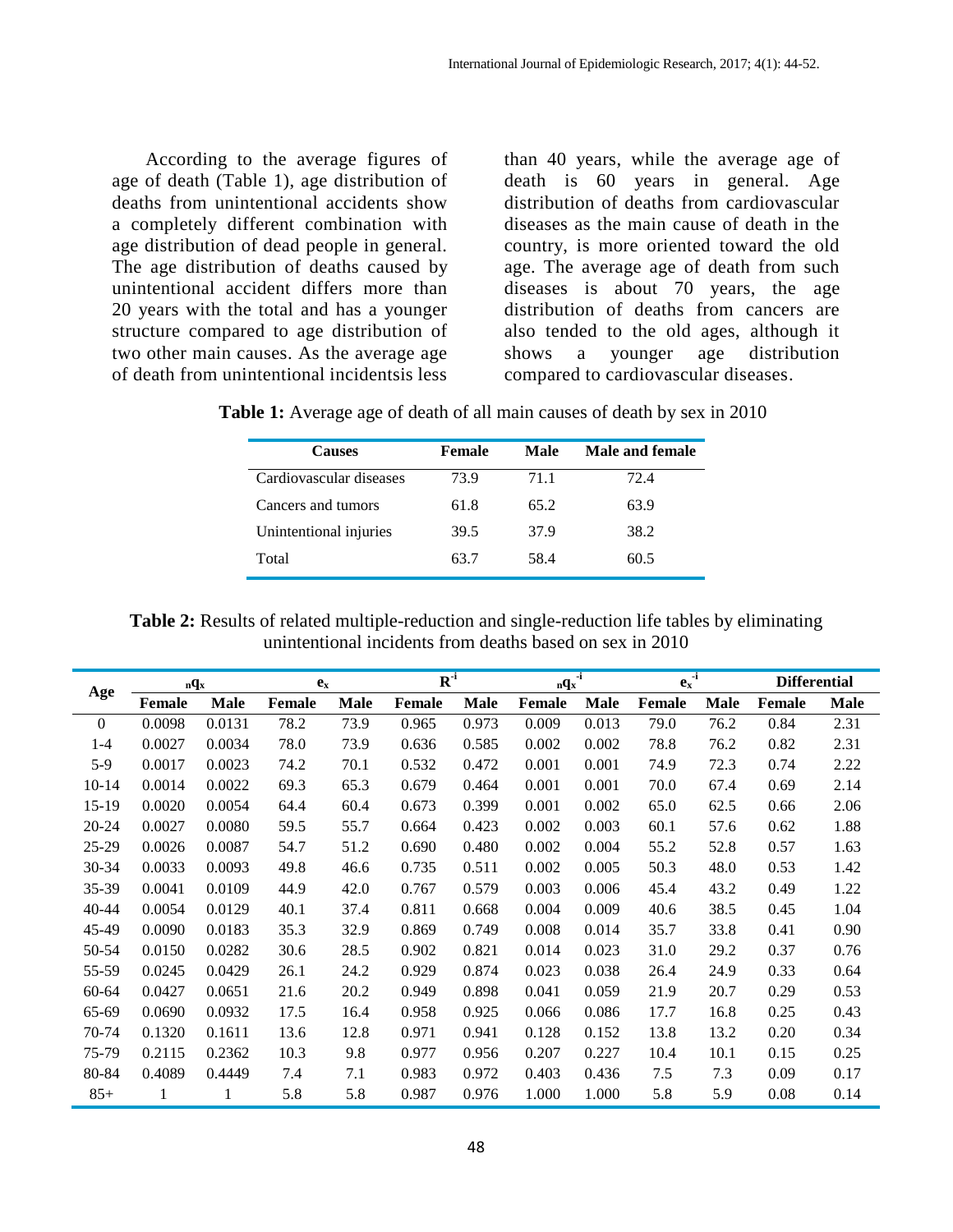Table 2 shows the results of multiplereduction and single-reduction life tables based on the elimination of the causes of unintentional accidents in the country in 2010. In this table, by considering the influence of all factors on mortality, life expectancy at birth is obtained 73.9 years and for women 78.2 years. As can be seen by removing the cause related to unintentional incidents, the degree of life expectancy is calculated to be 76.3 years for men and 79 years for women. The results of analysis of the increase in life expectancy at birth, by the assumption of removal of unintended incidents show that among males, deaths of middle age groups, especially the age groups 15 to 40 years have a significant share in the increase of life expectancy. According to the results of

this study which are presented in table 3, the increase of life expectancy by 2.3 years at birth, in case of elimination of unintentional incidents from deaths in men, is about 73%. On the other hand, the share of age groups under 15 and 65 and over, are estimated around 13% and 15% respectively. As it was expected, in the middle age groups, the age group of 20-24 years with about 11% and 25-29 years with about 10%, have allocated the largest share in the increase of life expectancy in men, but among women, the situation is quite different. With the elimination of female deaths due to unintentional incidents, female life expectancy at birth only increased 0.8 years and this suggests the fact that unintentional incidents are not an important factor in women's mortality.

**Table 3:** Analysis of the life expectancy increase at birth by eliminating the unintentional incidents from men'causes of death in the country in 2010

| Age       | $\mathbf{I}$ | nLx    | Tx      | ex   | lx-i   | nLx-i  | Tx-i           | ex   | <b>Changes</b> | $\frac{0}{0}$ |
|-----------|--------------|--------|---------|------|--------|--------|----------------|------|----------------|---------------|
| 0         | 100000       | 98796  | 7388565 | 73.9 | 100000 | 98829  | 7619635        | 76.2 | 0.027          | 1.19          |
| $1 - 4$   | 98691        | 393968 | 7289769 | 73.9 | 98726  | 394440 | 7520806        | 76.2 | 0.103          | 4.46          |
| $5-9$     | 98358        | 491216 | 6895801 | 70.1 | 98531  | 492385 | 7126366        | 72.3 | 0.085          | 3.66          |
| $10-14$   | 98128        | 490096 | 6404585 | 65.3 | 98423  | 491880 | 6633981        | 67.4 | 0.076          | 3.3           |
| $15-19$   | 97910        | 488220 | 5914489 | 60.4 | 98321  | 491119 | 6142101        | 62.5 | 0.193          | 8.33          |
| $20 - 24$ | 97378        | 484935 | 5426270 | 55.7 | 98107  | 489743 | 5650982        | 57.6 | 0.249          | 10.78         |
| 25-29     | 96596        | 480872 | 4941334 | 51.2 | 97773  | 487867 | 5161239        | 52.8 | 0.222          | 9.58          |
| $30 - 34$ | 95752        | 476532 | 4460463 | 46.6 | 97363  | 485695 | 4673373        | 48.0 | 0.199          | 8.63          |
| 35-39     | 94861        | 471715 | 3983930 | 42.0 | 96898  | 483036 | 4187678        | 43.2 | 0.179          | 7.74          |
| $40 - 44$ | 93826        | 466107 | 3512215 | 37.4 | 96285  | 479495 | 3704642        | 38.5 | 0.146          | 6.33          |
| 45-49     | 92617        | 458847 | 3046109 | 32.9 | 95455  | 474276 | 3225146        | 33.8 | 0.137          | 5.92          |
| 50-54     | 90922        | 448192 | 2587261 | 28.5 | 94143  | 465695 | 2750870        | 29.2 | 0.129          | 5.57          |
| 55-59     | 88355        | 432300 | 2139070 | 24.2 | 91956  | 451761 | 2285175        | 24.9 | 0.114          | 4.95          |
| 60-64     | 84565        | 409057 | 1706770 | 20.2 | 88498  | 430285 | 1833414        | 20.7 | 0.113          | 4.88          |
| 65-69     | 79058        | 376875 | 1297713 | 16.4 | 83304  | 399846 | 1403129        | 16.8 | 0.096          | 4.15          |
| 70-74     | 71692        | 329589 | 920838  | 12.8 | 76101  | 353080 | 1003283        | 13.2 | 0.094          | 4.06          |
| 75-79     | 60144        | 265196 | 591249  | 9.8  | 64510  | 288041 | 650203         | 10.1 | 0.074          | 3.18          |
| 80-84     | 45935        | 178579 | 326053  | 7.1  | 49862  | 195399 | 362162         | 7.3  | 0.039          | 1.71          |
| $85+$     | 25497        | 147473 | 147473  | 5.8  | 28137  | 166763 | 166763         | 5.9  | 0.036          | 1.58          |
| Total     |              |        |         |      |        | ۰      | $\blacksquare$ |      | 2.31           | 100           |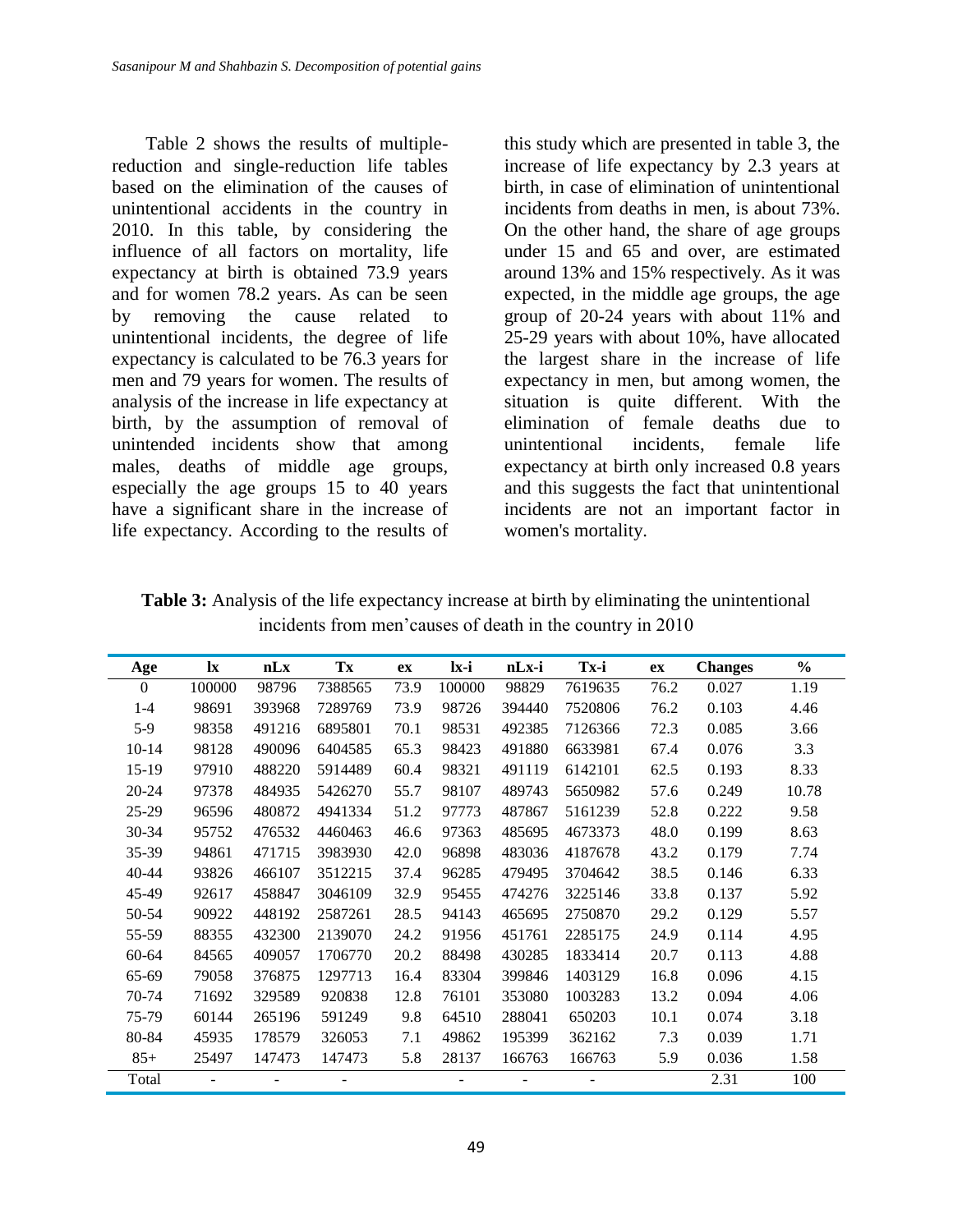| Age       | $\mathbf{I}$ | nLx    | Tx      | ex   | lx-i                     | nLx-i  | Tx-i    | ex   | <b>Changes</b> | $\frac{6}{9}$ | ex    |
|-----------|--------------|--------|---------|------|--------------------------|--------|---------|------|----------------|---------------|-------|
| $\theta$  | 100000       | 99096  | 7817436 | 78.2 | 100000                   | 99127  | 7901252 | 79.0 | 0.027          | 3.23          | 79.01 |
| $1 - 4$   | 99017        | 395389 | 7718340 | 78.0 | 99051                    | 395771 | 7802124 | 78.8 | 0.076          | 9.13          | 78.77 |
| $5-9$     | 98745        | 493300 | 7322951 | 74.2 | 98878                    | 494162 | 7406353 | 74.9 | 0.058          | 6.88          | 74.9  |
| $10-14$   | 98575        | 492529 | 6829651 | 69.3 | 98787                    | 493709 | 6912191 | 70.0 | 0.03           | 3.59          | 69.97 |
| $15-19$   | 98437        | 491700 | 6337122 | 64.4 | 98693                    | 493155 | 6418482 | 65.0 | 0.04           | 4.74          | 65.03 |
| $20 - 24$ | 98243        | 490564 | 5845422 | 59.5 | 98562                    | 492387 | 5925327 | 60.1 | 0.051          | 6.04          | 60.12 |
| $25-29$   | 97982        | 489262 | 5354858 | 54.7 | 98388                    | 491505 | 5432940 | 55.2 | 0.043          | 5.09          | 55.22 |
| $30 - 34$ | 97723        | 487818 | 4865595 | 49.8 | 98209                    | 490482 | 4941435 | 50.3 | 0.041          | 4.85          | 50.32 |
| 35-39     | 97404        | 486026 | 4377778 | 44.9 | 97973                    | 489139 | 4450953 | 45.4 | 0.04           | 4.82          | 45.43 |
| $40 - 44$ | 97006        | 483713 | 3891752 | 40.1 | 97666                    | 487349 | 3961814 | 40.6 | 0.039          | 4.63          | 40.56 |
| 45-49     | 96480        | 480221 | 3408039 | 35.3 | 97236                    | 484453 | 3474465 | 35.7 | 0.04           | 4.74          | 35.73 |
| 50-54     | 95609        | 474463 | 2927818 | 30.6 | 96472                    | 479393 | 2990013 | 31.0 | 0.043          | 5.15          | 30.99 |
| 55-59     | 94176        | 465105 | 2453355 | 26.1 | 95167                    | 470923 | 2510620 | 26.4 | 0.045          | 5.32          | 26.38 |
| $60 - 64$ | 91866        | 449524 | 1988250 | 21.6 | 92996                    | 456325 | 2039697 | 21.9 | 0.047          | 5.62          | 21.93 |
| 65-69     | 87944        | 424559 | 1538725 | 17.5 | 89223                    | 432803 | 1583373 | 17.7 | 0.054          | 6.5           | 17.75 |
| 70-74     | 81880        | 382387 | 1114166 | 13.6 | 83321                    | 391761 | 1150570 | 13.8 | 0.056          | 6.71          | 13.81 |
| 75-79     | 71075        | 317792 | 731780  | 10.3 | 72621                    | 328081 | 758809  | 10.4 | 0.056          | 6.63          | 10.45 |
| 80-84     | 56042        | 222920 | 413988  | 7.4  | 57568                    | 230012 | 430728  | 7.5  | 0.028          | 3.31          | 7.48  |
| $85+$     | 33126        | 191068 | 191068  | 5.8  | 34340                    | 200716 | 200716  | 5.8  | 0.026          | 3.05          | 5.84  |
| Total     |              |        |         |      | $\overline{\phantom{a}}$ |        |         |      | 0.838          | 100           |       |

**Table 4:** Analysis of the life expectancy increase at birth with eliminating unintention al events from the causes of death in women in the country in 2010

## **DISCUSSION**

In this study, we worked on the added years to life expectancy at birth in the country, with the assumption of the removal of unintentional events from the cause of death and also the share of age groups of this increase was calculated. Before using data, their bad record, empty and vain codes, were investigated and were redistributed in the country deaths. According to the results of this study, the life expectancy of Iranian men is about 74 years and is estimated to be about 78 years for women and this figure is somehow higher than the figures that have been calculated for the country in recent years. It shows that in the year of the study, the record of mortality in the country has been experiencing a low record. There are different demographic methods to assess coverage of deaths record that are based on the assumption of constant population and only suggest one correction coefficient for all

ages. While it is not hidden from any professional demographist that accuracy and error in coverage of death record in Iran is dependent on gender and age function. Also, the population of Iran is out of the stable population. On the other hand, these methods provide a correction coefficient for total mortality. But given that coverage of death record of unintentional incidents is not the same with other death causes and one cannot apply this correction coefficient, which is applied to the total mortality, to unintentional incidents. Therefore, in this study, the low record of death causes is not corrected. Since the objective of this article is the study of the cause of death, the results show that finally the error in estimating mortality levels does not have a determining effect on the results of this study. In other words, the share of causes of death of all deaths occurred, which is obvious in the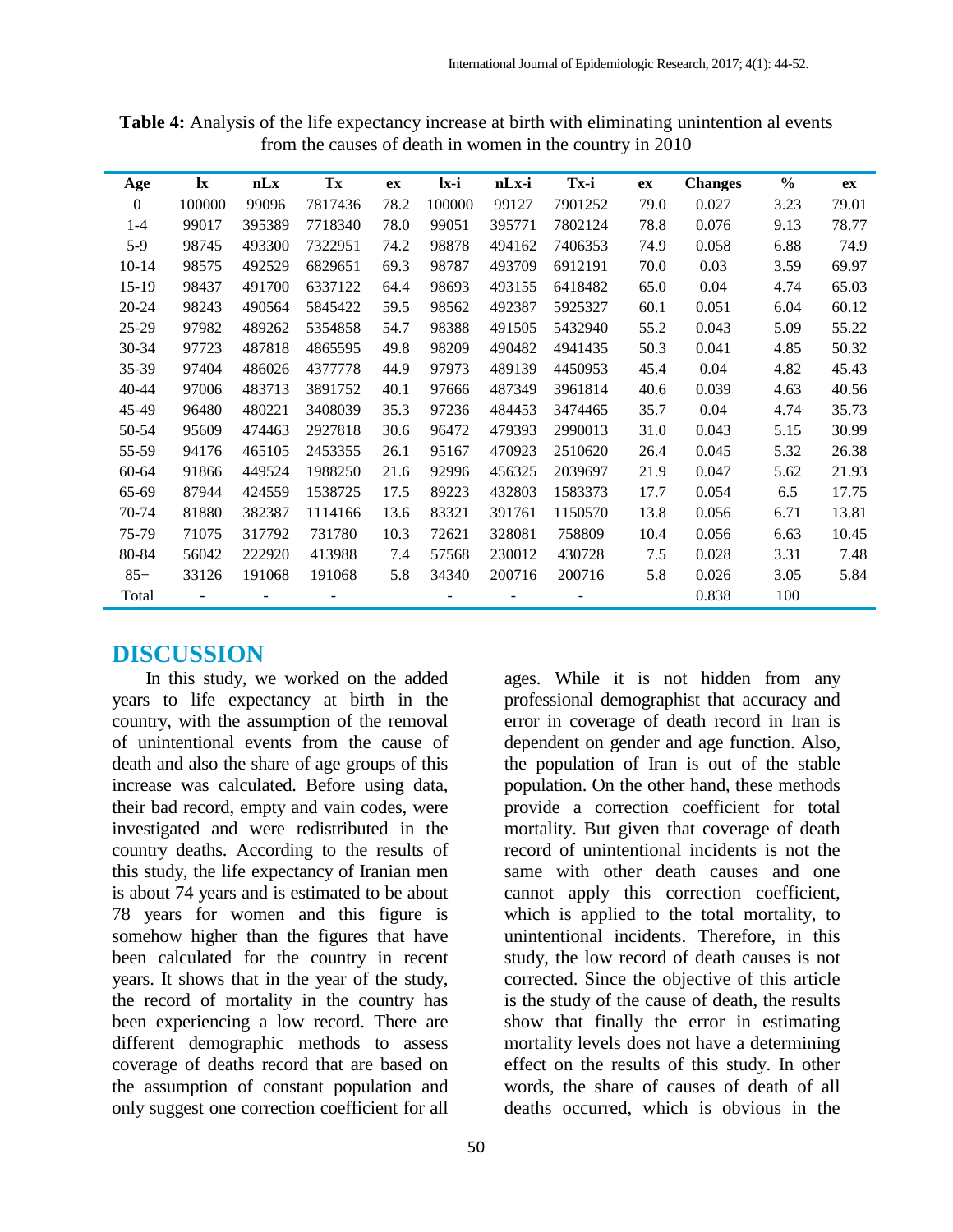estimated fatality rate, is not dependent to the number of estimated deaths.<sup>16</sup>

While the average age of death in the country reached over 60 years, this average for unintentional injuries is less than 40 years. The analysis of multiple-reduction life table shows that about 50% of deaths from unintentional injuries among men have occurred in the ages 20 to 60 years meaningthe age of economic activity and being head of household. This proportion for women was about 35%. The collection of unintentional injuries wastes about 3.2 years of life expectancy of any Iranian man and about 0.8 years of life expectancy of every Iranian woman. On the other hand, the results showed that the share of the middle age group, especially in men, is of special importance in this decline, therefore, although in terms of rate of death, unintentional accidents and events are the third leading cause of death in the country, but because death from this cause, and with the same importance of unaccounted injuries in dead statistics, involve young and middle aged people more than other age groups, has more socioeconomic importance compared to the causes such as chronic illnesses (for example, cancers). Demographically, since the socio-economic value and consequences of the lost years of life due to unintentional and road traffic incidents in middle ages is more than that of in older and younger ages, the death and injuries from these causes is of high importance.

The effect of unintentional accidents on the chances of survival of generations differs by sex. This group of death causes leads to reduced life expectancy by 1.5 years in men more than that in women. Proportions of these numbers of died men as the head of household, were either married, or had children, so every year a significant number of these families become unsupervised and get exposed to various socio-economic and psychological damages which cause many social damages and will bring many economic

costs to the community. Since the promotion of community requires improvement of the health of the most important economically beneficial age group, namely young people, and the majority of deaths due to accidents are preventable, controllable and interventional, without doubt, investment to increase productivity and improve the health of young people is essential.

This study is one of the few studies which uses more advanced methods of analysis of mortality data, investigated the share of one death cause from total mortality in the country. This is while in the developed countries, special attention has been paid to mathematical demography particularly life tables based on causes of death. Among the clear studies in this field, are the studies conducted by the Vital Statistics Center of America. Therefore, it is suggested that, especially at the university level, special attention must be paid to more developed methods of data analysis of total combined causes of death and also based on special causes of death so that we can have a better understanding of share of each of death causes and its consequences.

# **CONCLUSION**

Since high rate of deaths due to unintentional accidents are preventable, control and intervention, especially among young people, and society development needs to improve the health of the main age groups, mean young, so investments to increase productivityand improve the health of young people is necessary.

## **CONFLICT OF INTEREST**

The authors declare that there are no conflicts of interest.

# **ACKNOWLEDGEMENT**

We would like to thank all individuals who cooperated in this research and helped us to fill out the study.